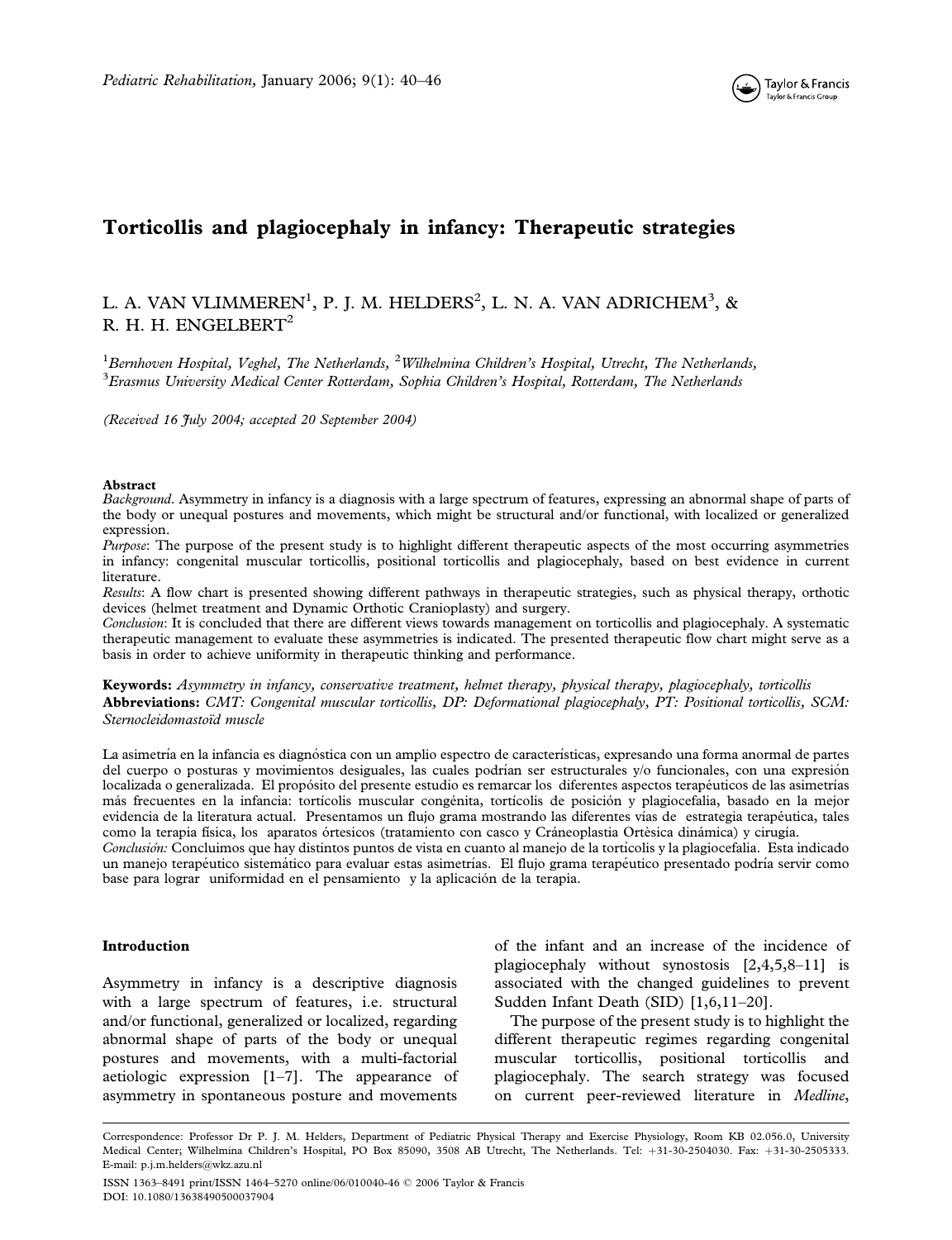PubMed, CINAHL and Cochrane, with the keywords: asymmetry, infancy, torticollis, plagiocephaly, intervention, therapy and treatment. Related publications were also searched for in the references of all publications. No randomized controlled trials or systematic reviews were found. Non-controlled studies have different views concerning the treatment of asymmetry in infancy [20,21]. A review article concerning the diagnostic strategies for the evaluation of asymmetry in infancy has recently been published [6].

## Asymmetrical features

Most occurring are generalized asymmetry in posture and movements [2,22–27] and localized asymmetries as congenital muscular torticollis, positional torticollis and plagiocephaly [6,22,28]. These disorders are causally heterogeneous symptoms of similar nosologic entities [6].

Torticollis, defined as localized asymmetry in infancy, with preferential posture of the head and asymmetric cervical movements, might be present at birth [22,29] or may develop in the first months of life as a result of an imbalance in the muscular function in the cervical region [30]. Secondary abnormalities of skull and muscles in the cervical region are associated.

Congenital muscular torticollis (CMT) is the type of torticollis with a unilateral contracture of the sternocleidomastoid muscle (SCM), often based on a pseudotumour of infancy [30–34]. Positional torticollis (PT) will develop in case of a persistent positional preference of the head, without evidence of morphologic changes in the SCM and may be induced by a deformational plagiocephaly at birth or/ and a one-sided positioning after birth, during the first 1–5 months of life [29].

Deformational plagiocephaly (DP) [31,35,36] has been attributed to the sleeping position, congenital muscular torticollis or positional torticollis, neurological or cervical defects and premature birth [11,30, 37–39] (Figure 1). The asymmetry of the head may be initiated pre-natally [29] and be exacerbated postnatally, when the child is laid in a supine position [21,40]. This type of plagiocephaly often firmly increases during the first weeks of life [30,36,41,42]. DP should be differentiated from craniosynostosis, which is the result of asymmetric premature closure of cranial sutures [43,44], apparently caused by inborn errors [45].

Localized defects may combine more or less generalized clusters of manifestations. Several synonyms referring to a generalized functional asymmetry point to abnormal position and shape of the head and face, scoliosis, rib cage molding, pelvic obliquity, as well as hip and foot asymmetry. The



Figure 1. Deformational plagiocephaly (Erasmus MC Rotterdam).

appearance of morphologic asymmetries is only a matter of time; any longstanding functional asymmetry will eventually result in a deformity [6].

### Conservative strategies

Conservative strategies to intervene in positional torticollis, congenital muscular torticollis and deformational plagiocephaly are **primarily physical** therapy and helmet treatment  $[5,42,46,47]$  or Dynamic Orthotic Cranioplasty (DOC) [30,36,38,48-52]. No randomized clinical trials could be found in the literature. In general, however, conservative treatment seems to be **beneficial when** applied between  $\sim$ 2–8 months old infants [53].

Preventive counselling of parents on positioning, handling and nursing of the infant is important to minimize the risk of positional preference and to correct DP [1,10,19,54,55]. The content of the guidelines does not contradict with the recommendations on SID [1,54].

Whereas neonatal occipital flattening of the skull is a precursor to DP, Peitsch et al. [29] suggested an adjustment of the AAP recommendations to let children sleep in alternating head positions and sleeping in side-laying position. In order to stimulate the quantitative and qualitative motor development, it is recommended to place infants, when awake and under supervision, regularly in the prone position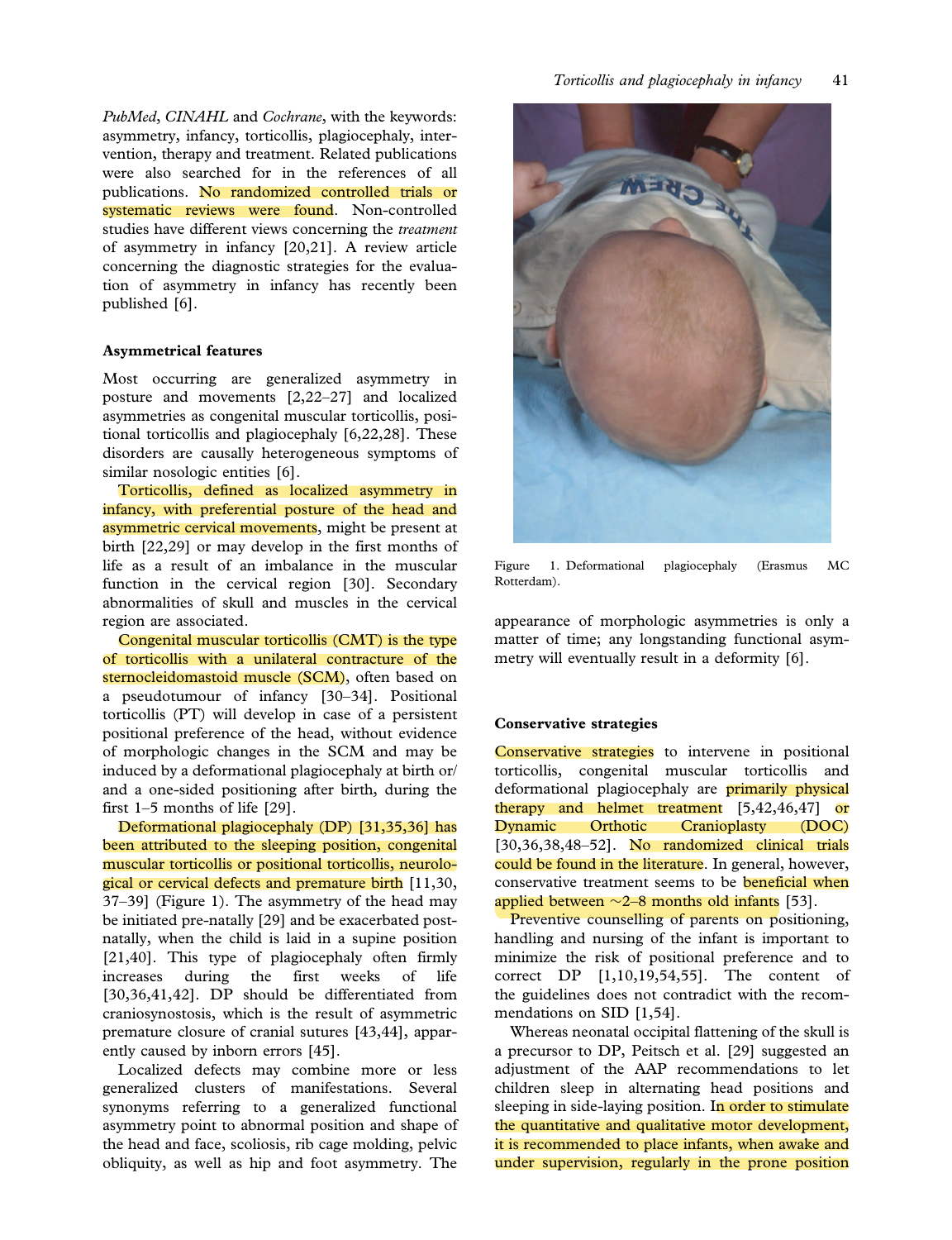('tummy time'), likely more than 5 minutes a day [4,8,10,16,19,54,56].

## Physical therapy

No randomized controlled trials concerning physical therapy intervention and asymmetry in infancy could be found. However, there is agreement regarding the goals of treatment. Knowledge of the natural course of the asymmetry and differential diagnostics is essential when decisions about intervention have to be made [6].

Handling, positioning and movement therapy focus on active and passive symmetry in posture and movements. The first few months of life, a physiological asymmetry of the trunk is common, but has to disappear spontaneously before the first birthday [57]. Treatment of generalized asymmetry, without clear pathological signs or/and not combined with a localized problem, is not necessary before the age of 4 months, because of a physiological asymmetry possibly caused by neurological maturation [57]. Only handling and positional advices, to stimulate more symmetry in position and movements, are instructed to the parents [1,10,55]. Follow-up may be mandatory.

In the case of torticollis, range of motion in the cervical region has to be normalized, an eventually occurring SCM imbalance should be treated and the spontaneous positional and movement preferences should be minimized [19,30,58]. This will lead to symmetric motor performance and alignment, without structural impairments in range of motion or muscle function. The first 4–6 months of life intervention is expected to be most effective [21,30,41,53,58,59]. In case of the existence of a pseudotumour, a palpable mass centrally in the SCM related to CMT, physical therapy is indicated, even before 2 months of age, because of the negative influence on motor development. An increase of asymmetry may develop, due to fibrosis of the SCM, eventually resulting in structural asymmetry with deformational plagiocephaly.

Lying on the not flattened side of the occipital skull initiates natural remodelling of the skull [19]. The aim of physical therapy is to advise the parents about specific handling and positioning, but also to design a home treatment programme [19]. In recent publications, fair-to-excellent results of physical therapy interventions are reported; however, the studies were not randomized nor controlled and had small sample sizes [33,59–61].

There are several ways to *increase range of motion*. Passive stretching is mentioned, but the method is rarely explicated or explained [7,59]. Demirbilek and Atayurt [60] recommended **passive and active** 

stretching of the SCM on the affected side in CMT, using firm pressure in both techniques. When therapy started before 3 months of age, the outcome was excellent. If therapy started within 3–6 months of age and within 6–18 months of age, 25% and 71%, respectively, had a fibrous contracture of the SCM muscle requiring myotomy. In a retrospective review of 277 patients with CMT, Binder et al. [41] described treatment strategy, divided in advices of positioning, handling and stretching under 3 months of age. The exercises focused on neck and trunk range of motion, equal weight bearing of the trunk and mid-line activities of the upper extremities, when older than 3 months of age. Several prospective, but non-controlled studies, by Cheng et al. [33,62,63] reported the good overall results of gentle manual stretching.

Taylor and Norton [59] advocated a programme to increase active range of motion and positioning to improve passive range of motion avoiding pain and resistance, with good-to-excellent outcomes in 96% of the children. The choice for this programme was based on the negative experiences with passive stretching.

Treatment should be focused on symmetric motor development and incremental active range of motion of the cervical spine. Passive manipulations or/and manual stretching in order to increase range of motion are obsolete, especially when pain is provoked, because it may cause micro-traumata in the soft tissues, eventually leading towards more fibrosis and consequent decrease in range of motion. Therefore, longstanding stretching with a low intensity without provoking pain is indicated to influence collagen structures and thereby range of  $motion [64, 65]$ .

Physical therapy contains extensive specific handling, positional advices and intensive correcting exercises regarding range of motion and movements towards symmetry, whereas passive manipulations, which provoke discomfort of the child, should be avoided.

# Orthotic device; helmet treatment and dynamic orthotic cranioplasty

The natural history of the misshaped neonatal head is unknown, but in observing the heads of the adult population, it is obvious one could deduce a natural remodelling process [66]. DP may be treated with an orthotic device or the natural correcting growth may be expected [5,40,42,47,53].

The effort of an orthotic device is to use the remaining skull growth to redirect head shape, by allowing enough space in the helmet at the flattened areas. A molding helmet (Figure 2) is worn 15–22 hours per day and, after improvement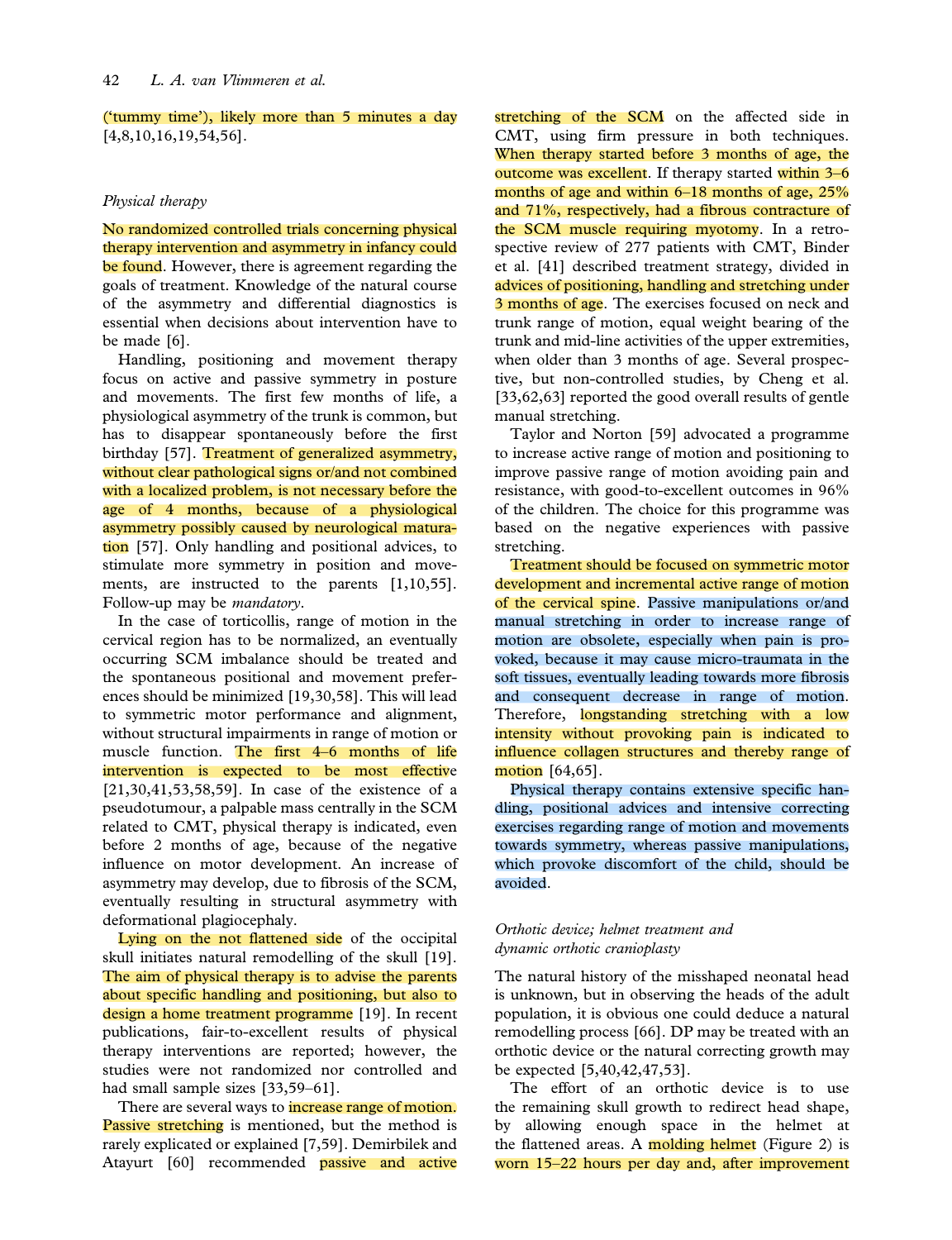

Figure 2. Remodeling helmet (Erasmus MC Rotterdam).

following 3–4 months of therapy, it is worn only at night [36]. Helmet treatment is generally recommended between 6–18 months of age [44]. Some authors mentioned the use of Dynamic Orthotic Cranioplasty (DOC) [30,36,38,48–52], by application of a dynamic band, which mildly pressures to the apexes of the frontal and occipital prominences, while creating voids over the adjacent areas so that growth of the normal areas is held constant. This treatment starts at  $3-4$  months of age [38]. The reason to indicate helmet treatment or DOC seems to be subjective, because the measuring methods are different and not always clearly described. No strict indications for this treatment are found. A uniform, easy applicable, valid and reliable measuringinstrument does not exist [6].

Two studies compared the influence of molding helmet and no-helmet periods on plagiocephaly [5,36]. However, the differences in rate of asymmetry of the skull between the two groups were very small [36]. Vles et al. [5] studied the effect of treatment of helmet vs. non-helmet in 105 infants with DP. The helmet treated group improved significantly better and faster, but were analysed only by a subjective cosmetic outcome score. Loveday and Chalain [42] compared orthotic helmets and active counterpositioning. Nevertheless, the intervention periods of both were very different, probably based on a lack of clear indicators. So,

conclusions are not possible. Other studies were not randomized nor controlled [38,52,66].

# **Surgery**

Surgical treatment of a remaining less contractile SCM is generally indicated at the age of 12 months or later. If, in spite of physical therapy, there is a progressive decrease in contractility or range of motion of the SCM, differential diagnostics and surgical intervention may be considered at an earlier stage. Surgical procedures vary from simple open myotomy to radical resections of the SCM. Intensive post-operative physical therapy including scar treatment and procedures to remain full range of motion of the neck and to regain muscle length are routine for a period up to 4 months. At 2 years of age or older, surgical treatment is followed by an adjustable torticollis brace, to be worn for 3 months [32]. In rare cases, children may present with severe residual DP, which requires craniofacial surgery [19,67]. Craniosynostosis may be diagnosed by subsequently 3D-CT scanning and always requires craniofacial plastic surgery [45].

#### Flow chart therapeutic strategies

Based on the best available evidence in the current literature, different pathways in therapy of torticollis and plagiocephaly are presented in a flow chart. The algorithm (Figure 3) indicates the direction towards interventions and secondary differential diagnostics. The general view today is that postural and congenital muscular torticollis does need conservative intervention. The indication is related to age and range of motion.

In the first month, parents should be explained to, to prevent deformities and decrease in range of motion [19]. Evaluation of the asymmetry should be planned. If positional symmetry is reached at the age of  $\sim$ 3 months of age, intervention can be stopped. Asymmetry in position and movements with decreased range of motion indicates physical therapy [19]. If the child, at the age of 6 months, will not reach a full symmetric motor development and range of motion, differential diagnostics and continuing physical therapy is the best choice in intervention [33,59–61].

Persisting severe deformation of the skull at the age of 5–6 months requires specific attention; differential diagnostics which indicate orthotic device or follow-up. However, in the vast majority of cases a differential diagnosis is possible by means of clinical examination at an earlier follow-up (3–4 months of age). Radiological examination will help to identify the pathology. A delayed diagnosis could lead to a worsening of the prognosis. At 12 months of age,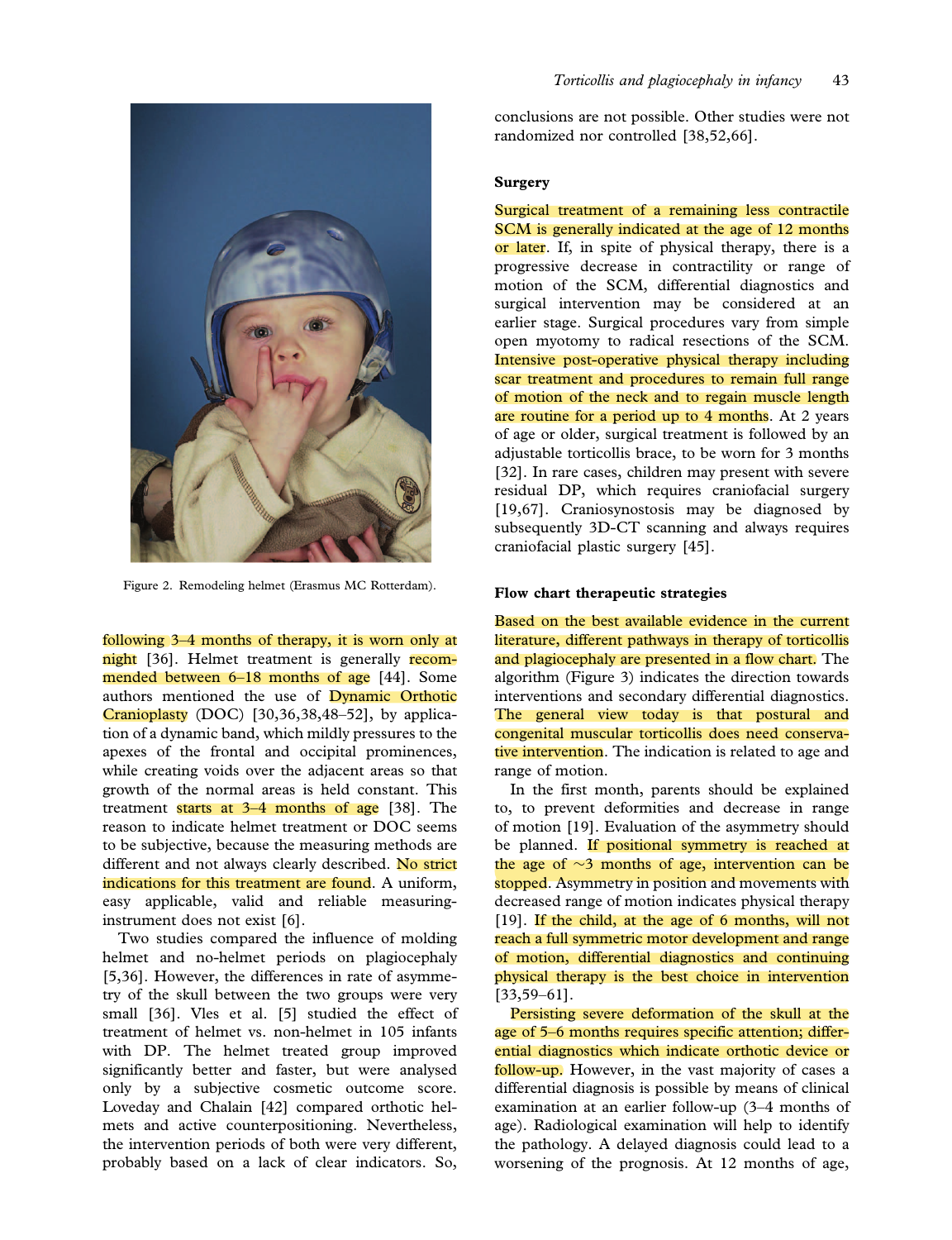

Figure 3. Flow chart: therapeutic strategies in torticollis and plagiocephaly in infancy.

there is a final follow-up. When an obvious asymmetry in position and/or movements persists, possibly with any dysmorphism, diagnostics concerning possible vertebral column anomalies are indicated. Mainly cosmetic considerations will determine the outcome whether skull growth is acceptable or not.

# Conclusions

Since no randomized clinical trials have been reported concerning therapeutic strategies and noncontrolled studies have different views towards management on congenital muscular and positional torticollis and plagiocephaly, there is not only a great need for randomized controlled trials but also for a

## Acknowledgements

and performance.

The authors thank Marja AGC Schoenmakers, PCS, PT, PhD and Sonja Raaff of the Department of Pediatric Physical Therapy and Exercise Physiology, Wilhelmina Children's Hospital/University Medical Center Utrecht, The Netherlands, for their contribution in the development of the diagnostic

structured approach of this problem. A flow chart was designed based on best available evidence in the literature regarding the therapeutic strategies in order to achieve uniformity in therapeutic thinking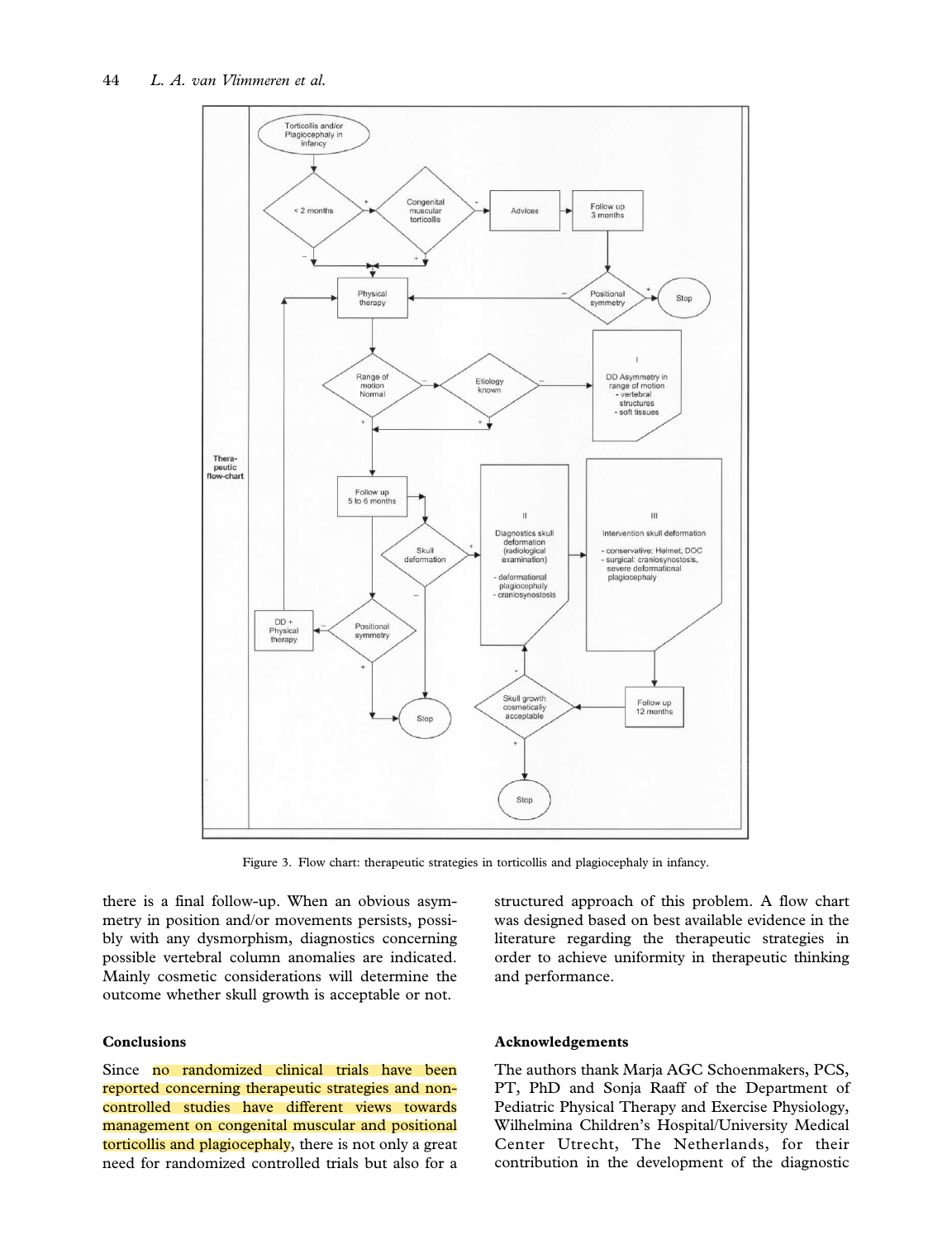flow chart and also Professor Yolanda van der Graaf, MD, PhD for her insightful comments and helpful suggestions in preparing this article.

### References

- 1. Boere-Boonekamp MM, van der Linder-Kuiper AT. Positional preference: prevalence in infants and followup after two years. Pediatrics 2001;107:339–343.
- 2. Hamanishi C, Tanaka S. Turned head-adducted hiptruncal curvature syndrome. Disability in Childhood 1994; 70:515–519.
- 3. Tunnessen W. Asymmetry. In: JS Freeman, S Robinson, Ml Fraser, editors. Signs and symptoms in pediatrics. Philadelphia, PA: JB Lippincott; 1988. p 509.
- 4. Visscher F, van der Graaf T, Spaans M, van Lingen RA, Fetter WPF. Prone position favorable for motor development of infants. Nederlands Tijdschrift voor Geneeskunde 1998;142: 2201–2205.
- 5. Vles J, van Zutphen S, Hasaart T, Dassen W, Lodder J. Supine and prone head orientation preference in term infants. Brain Development 1991;13:87–90.
- 6. van Vlimmeren LA, Helders PJM, van Adrichem LNA, Engelbert RHH. Diagnostic strategies for the evaluation of asymmetry in infancy; a review. European Journal of Pediatrics 2004;163:185–191.
- 7. Wei JL, Swartz KM, Weaver AL. Pseudotumor of infancy and congenital muscular torticollis: 170 cases. Laryngoscope 2001;111:688–695.
- 8. Davis BE, Moon RY, Sachs HC, Ottolini MC. Effects of sleep position on infant motor development. Pediatrics 1998;102:1135–1140.
- 9. Dewey C, Fleming P, Golding J, and the ALSPAC Study Team. Does the supine sleeping position have any adverse effects on the child? II. Development in the first 18 months. Pediatrics 1998;101:98.
- 10. Hunt CE, Puczynski MS. Does supine sleeping cause asymmetric heads? Pediatrics 1996;97:127–129.
- 11. Kane AA, Mitchell LE, Craven KP, Marsh JL. Observations on a recent increase in plagiocephaly without synostosis. Pediatrics 1996;97:877–885.
- 12. American Academy of Pediatrics. Task force on positioning and SIDS. Pediatrics 1992;89:1120–1126.
- 13. Dweyer T, Ponsonby A-L, Newman NM, Gibbons LE. Prospective cohort study of prone sleeping position and sudden infant death syndrome. The Lancet 1991;837: 1244–1247.
- 14. Fleming PJ, Gilbert R, Azaz Y. Interaction between bedding and sleeping position in the sudden infant death syndrome; a population based case-control study. British Medical Journal 1990;301:85–89.
- 15. de Jonge GA, Engelberts AC, Koomen-Liefting AJM, Kostense PJ. Cot death and prone sleeping position in the Netherlands. British Medical Journal 1989;298:722.
- 16. Kattwinkel J, Brooks J, Keenan MJ, Malloy M. American academy of pediatrics; positioning and sudden infant death syndrome (SIDS): update. Pediatrics 1996;98: 1216–1218.
- 17. Kattwinkel J, Brooks J, Keenan MJ, Malloy M. Changing concepts of sudden infant death syndrome: implications for the sleeping environment and sleep position. Pediatrics 2000;105:650–656.
- 18. Mitchell EA, Engelberts AC. Sleeping position and cot deaths. The Lancet 1991;338:192.
- 19. Persing JA. Prevention and management of positional skull deformities in infants. Pediatrics 2003;112:199–202.
- 20. Rekate HL. Occipital plagiocephaly: a critical review of the literature. Journal of Neurosurgery 1998;89:24–30.
- 21. Bridges SJ, Chambers TL, Pople IK. Plagiocephaly and head binding. Archives of Diseases in Childhood 2002;86: 144–145.
- 22. Behrman RE, Kliegman RM, Jenson HB. Scoliosis, craniosynostosis, torticollis. In: RE Behrman, RM Kliegman, HB Jenson, editors. Nelson textbook of pediatrics. 16th ed. Philadelphia, PA: W.B. Saunders Company; 2000. pp 1812– 1813, 2082–2086, 2089–2091.
- 23. Fulford GE, Brown JK. Position as a cause of deformity in children with cerebral palsy. Developmental Medicine and Child Neurology 1976;18:305–314.
- 24. Lloyds-Roberts GC, Pilcher MF. Structural idiopathic scoliosis in infancy: a study of the natural history of 100 patients. Journal of Bone and Joint Surgery 1965;47B:520–523.
- 25. Mau H, Gabe I. Die sogenannte Saüglingsskoliose und ihre krankengymnastische Behandlung. Stuttgart/New York: Georg Thieme Verlag; 1988.
- 26. Palmén K. Prevention of congenital dislocation of the hip. The Swedish experience of neonatal treatment of hip joint instability. Acta Orthopaedica Scandinavica Supplementum 1984;55(suppl 208):58–67.
- 27. Wynne-Davies R. Infantile idiopathic scoliosis: causative factors, particularly in the first six months of life. Joint and Bone Joint Surgery 1975;57:138–141.
- 28. Boere-Boonekamp MM, van der Linden-Kuiper AT, van Es P. Preferential posture in infants; a serious call on health care. Nederlands Tijdschrift voor Geneeskunde 1997;141:769–772.
- 29. Peitsch WK, Keefer CH, Labrie RA, Mulliken JB. Incidence of cranial asymmetry in healthy newborns. Pediatrics 2002;10:e72.
- 30. Golden KA, Beals SP, Littlefield TR, Pomatto JK. Sternomastoid imbalance versus congenital muscular torticollis: their relationship to positional plagiocephaly. Cleft Palate Craniofacial Journal 1999;36:256–261.
- 31. Bredenkamp JK, Hoover LA, Berke GS, Shaw A. Congenital muscular torticollis. Archives of Otolaryngolical Head and Neck Surgery 1990;16:212–216.
- 32. Cheng JCY, Tang SP. Outcome of surgical treatment of congenital muscular torticollis. Clinical Orthopedics 1999;362:190–200.
- 33. Cheng JCY, Tang SP, Chen TMK. Sternocleidomastoïd pseudotumor and congenital muscular torticollis in infants: a prospective study of 510 cases. Journal of Pediatrics 1999;134:712–716.
- 34. Tang S, Liu Z, Quan X, Qin J, Zhang D. Sternocleidomastoid pseudotumor of infants and congenital muscular torticollis: fine-structure research. Journal of Pediatric Orthopedics 1998;18:214–218.
- 35. Littlefield TR, Kelly KM, Pomatto JK, Beals SP. Multiplebirth infants at higher risk for development of deformational plagiocephaly: II. Is one twin at greater risk? Pediatrics 2002;109:19–25.
- 36. Mulliken JB, van der Woude DL, Hansen M, LaBrie RA, Scott RM. Analysis of posterior plagiocephaly: deformational versus synostotic. Plastic Reconstructive Surgery 1999;103: 371–380.
- 37. Argenta LC, David LR, Wilson JA, Bell WO. An increase in infant cranial deformity with supine sleeping position. Journal of Craniofacial Surgery 1996;7:5–11.
- 38. Littlefield TR, Beals SP, Manwaring KH, Pomatto JK, Joganic EF, Golden KA, Ripley CE. Treatment of craniofacial asymmetry with dynamic orthotic cranioplasty. Journal of Craniofacial Surgery 1998;9:11–17.
- 39. Turk AE, McCarthy JG, Thorne CH, Wisoff JH. The 'back to sleep campaign' and deformational plagiocephaly: is there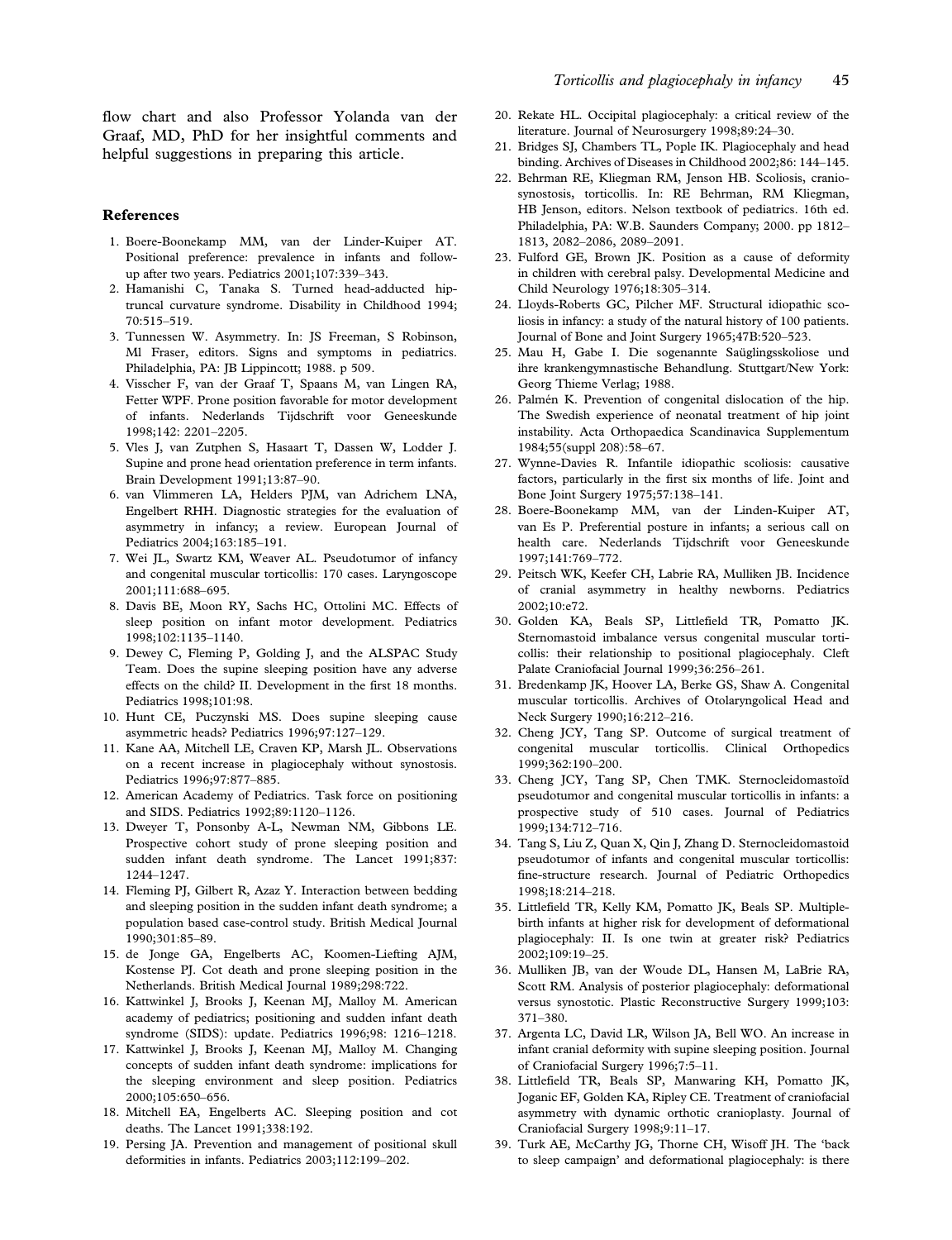cause for concern? Journal of Craniofacial Surgery 1996;7: 12–18.

- 40. Bruneteau RJ, Mulliken JB. Frontal plagiocephaly: synostotic, compensational or deformational. Plastic Reconstructive Surgery 1992;89:21–33.
- 41. Binder H, Eng GD, Gaiser JF, Koch B. Congenital muscular torticollis; results of conservative management with long-term follow-up in 85 cases. Archives of Physical Medicine and Rehabilitation 1987;68: 222–225.
- 42. Loveday BPT, de Chalain TB. Active counterpositioning or orthotic device to treat positional plagiocephaly? Journal of Craniofacial Surgery 2001;12:308–313.
- 43. Fenichel GM. Disorders of cranial volume and shape. In: GM Fenichel, editor. Clinical pediatric neurology. Philadelphia, PA: WB Saunders Company; 1993. pp 375–378.
- 44. Miller RI, Clarren SK. Long-term developmental outcomes in patients with deformational plagiocephaly. Pediatrics 2000;105:E26.
- 45. Mathijssen IMJ. Craniosynostosis: clinical and fundamental aspects. Thesis Erasmus University Rotterdam. Rotterdam: Wyt Document Services; 2000.
- 46. Clarren SK. Plagiocephaly and torticollis: etiology, natural history and helmet treatment. Journal of Pediatrics 1981;98:92–95.
- 47. Pollack IF, Losken HW, Fasick P. Diagnosis and management of posterior plagiocephaly. Pediatrics 1997;99:180–185.
- 48. Aliberti F, Pittore L, Ruggiero C, Cinalli G, Maggi G. The treatment of the positional plagiocephaly with a new thermoplastic orthotic device. Child's Nervous System 2002;18:337–339.
- 49. Kelly KM, Littlefield TR, Pomatto JK, Manwaring KH, Beals SP. Cranial growth unrestricted during treatment of deformational plagiocephaly. Pediatric Neurosurgery 1999;30: 193–199.
- 50. O'Broin ES, Allcut D, Earley MJ. Posterior plagiocephaly: proactive conservative management. British Journal of Plastic Surgery 1999;52:18–23.
- 51. Ripley CE, Pomatto J, Beals SP, Joganic EF, Manwaring KH, Moss SD. Treatment of positional plagiocephaly with dynamic orthotic cranioplasty. Journal of Craniofacial Surgery 1994:5:150-159.
- 52. Teichgraeber JF, Ault JK, Baumgartner J, Waller A, Messersmith M, Gateno J, Bravenec B, Xia J. Deformational posterior plagiocephaly: diagnosis and treatment. Cleft Palate Craniofacial Journal 2002;39:582–586.
- 53. Carson BS, Munoz D, Gross G, Vanderkolk CA, James CS, Gates J, North M, McKnight M, Guarnieri M. An assistive device for the treatment of positional plagiocephaly. Journal of Craniofacial Surgery 2000;11:177–183.
- 54. Hutchison BL, Thompson JMD, Mitchell EA. Determinants of nonsynostotic plagiocephaly: a case-control study. Pediatrics 2003;112:e316.
- 55. Najarian SP. lnfant cranial molding deformation and sleep position: implications for primary care. Journal of Pediatric Health Care 1999;13:173–177.
- 56. Jantz JW, Blosser CD, Fruechting LA. A motor milestone change noted with a change in sleep position. Archives of Pediatric and Adolescent Medicine 1997;151: 565–568.
- 57. Hadders M, Klip-Van den Nieuwendijk AWJ, Martijn A, van Eykern LA. Assessment of general movements: towards a better understanding of a sensitive method to evaluate brain function in young infants. Developmental Medicine and Child Neurology 1997;39:89–99.
- 58. Engelbert R, Schoenmakers M, van Vlimmeren L. Kinderorthopedie. In: R Van Empelen, R Nijhuis-van der Sanden, A Hartman, editors. Kinderfysiotherapie. Maarssen: Elsevier Gezondheidszorg; 2000. pp 257–263.
- 59. Taylor JL, Norton ES. Developmental muscular torticollis: outcomes in young children treated by physical therapy. Pediatric Physical Therapy 1997;9:173–178.
- 60. Demirbilek S, Atayurt HF. Congenital muscular torticollis and sternomastoïd tumor: results of nonoperative treatment. Journal of Pediatric Surgery 1999;34:549–551.
- 61. Ho BC, Lee EH, Singh K. Epidemiology, presentation and management of congenital muscular torticollis. Singapore Medical Journal 1999;40:675–679.
- 62. Cheng JCY, Tang SP, Chen TMK, Wong MWN, Wong EMC. The clinical presentation and outcome of treatment of congenital muscular torticollis in infants—a study of 1,086 cases. Journal of Pediatric Surgery 2000;35: 1091–1096.
- 63. Cheng JCY, Wong MW, Tang SP, Chen TM, Shum SL, Wong EM. Clinical determinants of the outcome of manual stretching in the treatment of congenital muscular torticollis in infants. A prospective study of eight hundred and twenty-one cases. Journal of Bone and Joint Surgery 2001;83-A: 679–687.
- 64. Flowers KR, Lastayo P. Effect of total end range time on improving passive range of motion. Journal of Hand Therapy 1994;7:150–157.
- 65. Glasgow C, Wilton J, Tooth L. Optimal daily total end range time for contracture: resolution in hand splinting. Journal of Hand Therapy 2003;16: 207–218.
- 66. Moss SD. Nonsurgical, nonorthotic treatment of occipital plagiocephaly: what is the natural history of the misshapen neonatal head? Journal of Neurosurgery 1997;87: 667–670.
- 67. Hansen M, Mulliken JB. Frontal plagiocephaly. Journal of Craniofacial Surgery 1994;21:543–553.